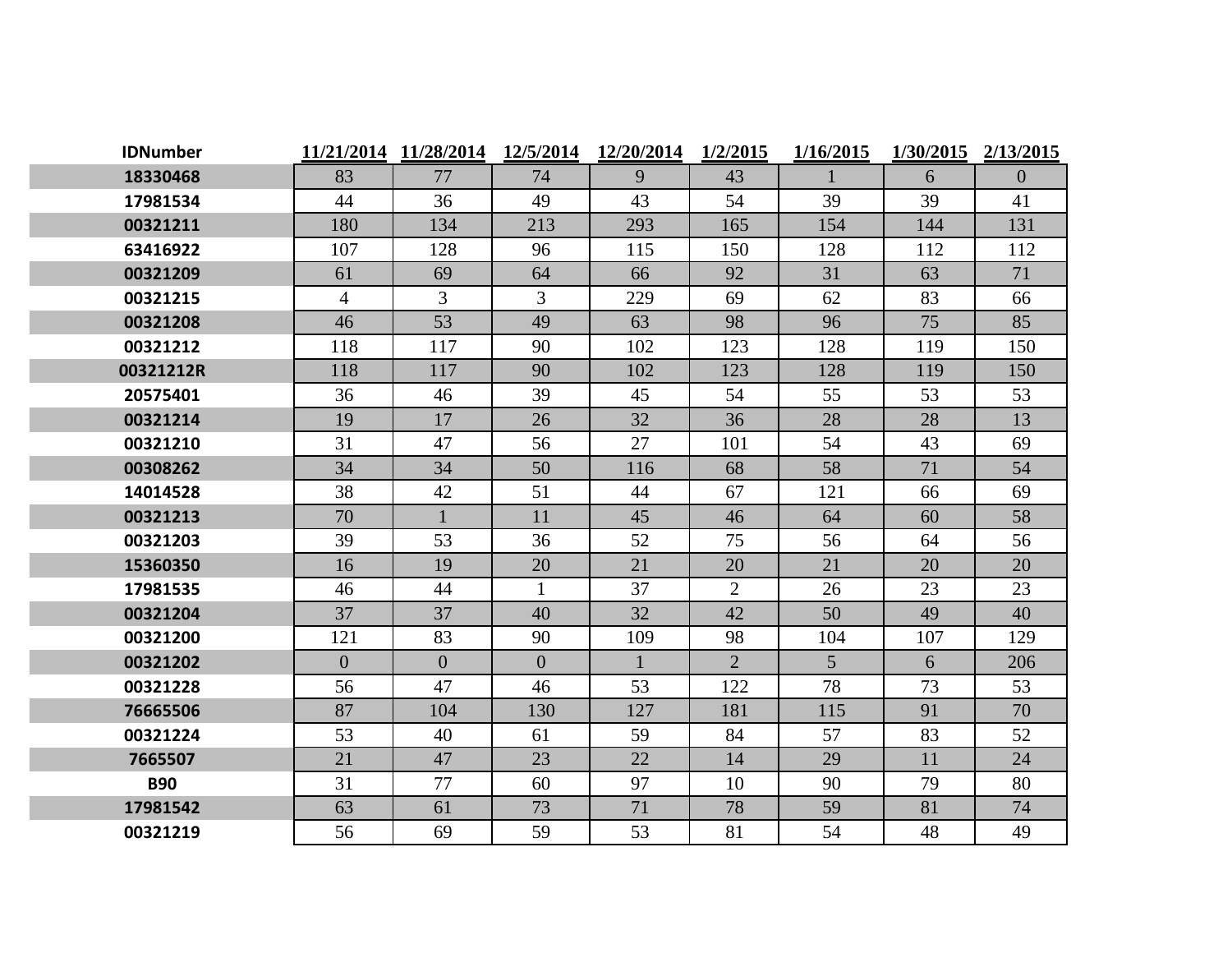| <b>IDNumber</b> |                | 11/21/2014 11/28/2014 12/5/2014 12/20/2014 |                |                | 1/2/2015       | 1/16/2015    |                | 1/30/2015 2/13/2015 |
|-----------------|----------------|--------------------------------------------|----------------|----------------|----------------|--------------|----------------|---------------------|
| 00321217        | 23             | 30                                         | 34             | 39             | 52             | 50           | 30             | 30                  |
| 00321207        | 107            | 90                                         | 91             | 114            | 331            | 157          | 164            | 198                 |
| 00321206        | 54             | 49                                         | 40             | 35             | 30             | 41           | 38             | 45                  |
| 00321205        | 79             | 79                                         | 94             | 85             | 98             | 113          | 99             | 99                  |
| 15819940        | 131            | $\overline{0}$                             | 71             | 132            | 125            | 129          | 126            | 131                 |
| 00321218        | 34             | 20                                         | 39             | 43             | 56             | 81           | 86             | 62                  |
| 15819941        | 99             | 100                                        | 74             | 85             | 101            | 139          | 84             | 83                  |
| 14449781        | 58             | 64                                         | 41             | 966            | 76             | 70           | 63             | 60                  |
| 14449781R       | 58             | 64                                         | 41             | 966            | 76             | 70           | 63             | 60                  |
| 15819942        | 144            | 176                                        | 179            | 83             | 178            | 88           | 158            | 146                 |
| 321216          | 84             | 83                                         | 74             | 65             | 89             | 44           | 76             | 134                 |
| 17981541        | 49             | 54                                         | 56             | 96             | 42             | 36           | 74             | 63                  |
| 14449733        | 77             | 119                                        | 84             | 131            | 69             | 73           | 119            | 154                 |
| 58553719        | 71             | 76                                         | 57             | 129            | 112            | 57           | 114            | 138                 |
| 00321201        | 99             | 94                                         | 109            | 91             | 117            | 88           | 184            | 196                 |
| <b>B50</b>      | 60             | 53                                         | 79             | 80             | 92             | 46           | 66             | 98                  |
| 21005458        | 70             | 84                                         | 87             | 80             | 75             | 49           | 66             | 96                  |
| 21005455        | None           | None                                       | None           | None           | None           | None         | None           | None                |
| 21005454        | $\overline{4}$ | 12                                         | 11             | 123            | 17             | 13           | 11             | 13                  |
| 00321223        | 109            | 134                                        | 151            | 136            | 14             | 78           | 129            | 120                 |
| <b>M80</b>      | 94             | 63                                         | 103            | 37             | 249            | 170          | 104            | 151                 |
|                 |                |                                            |                |                |                |              |                |                     |
| 18330467        | 29             | 44                                         | 33             | 37             | 33             | 41           | 44             | 40                  |
| <b>M00</b>      | 81             | 131                                        | 104            | 109            | 148            | 69           | 54             | 53                  |
| <b>M01</b>      | 14             | 14                                         | 11             | 20             | 14             | $\mathbf{1}$ | $\overline{3}$ | $\overline{3}$      |
| <b>B05</b>      | $\overline{0}$ | $\overline{2}$                             | $\overline{0}$ | $\overline{2}$ | 3              | 62           | 14             | $\mathbf{1}$        |
| <b>B05R</b>     | $\overline{0}$ | $\overline{2}$                             | $\mathbf{0}$   | $\overline{2}$ | $\overline{3}$ | 62           | 14             | $\mathbf{1}$        |
| M10             | 46             | 60                                         | 39             | 81             | 109            | 73           | 74             | 89                  |
| 17981539        | 101            | 117                                        | 107            | 111            | 122            | 116          | 120            | 127                 |
| 17981539R       | 101            | 117                                        | 107            | 111            | 122            | 116          | 120            | 127                 |
| <b>B25</b>      | 34             | 55                                         | 43             | 45             | 138            | 73           | 120            | 101                 |